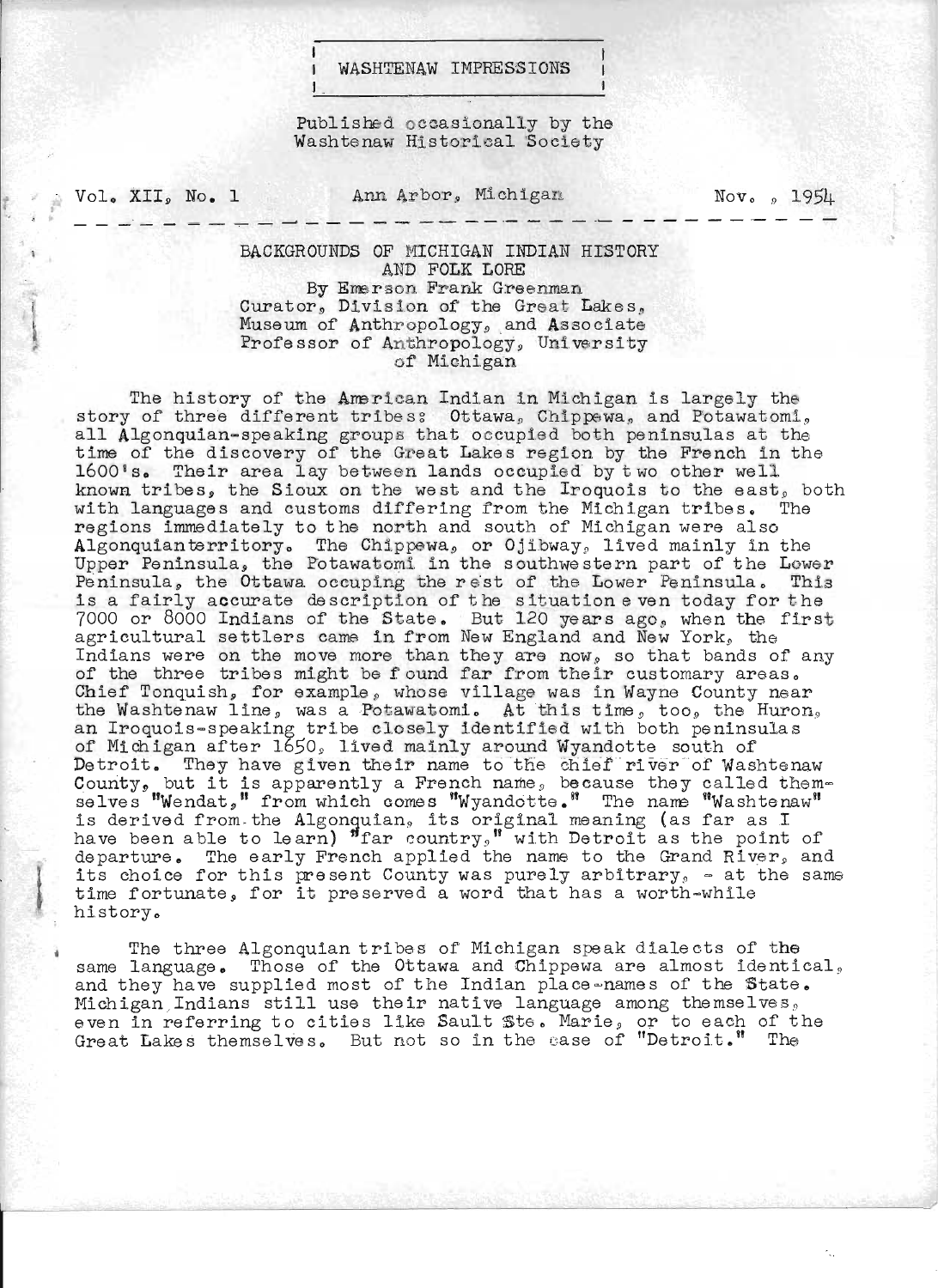first Indian name recorded for Detroit is "Tsughsagrondie," evidently in'st indian name recorded for betroit is isughsagrondle, evidently<br>an Iroquois word. It was never used after 1700, and most Detroiters an iroquois word. It was hever used aller 1700, and most betrol Chippewa that gave the word "Kalamazoo" to the world, and the world was not long in rhyming it with "Timbuktu." It has become a fabulous word, and despite the legend of an Indian romance based upon a clumsy word, and desprise the legend of an indian romance sassa upon a crane translation, the word in its original form, as first used by white people<sub>g</sub> is translated "He who is inconvenienced by smoke in his lodge." Just why that phrase became the name for a place I do not know.

Another famous name on the map of Michigan is Mackinaw. original form, in use up to a century ago was  $M$ ichilimackinac,  $M$  and original form, in use up to a century ago was "Michilimackinac," and<br>it was applied to the Straits as a whole. The story most often heard it was applied to the Straits as a whole. The story most often hear<br>and read in histories is that it referred to the skyline of Mackinac Island, which to the Indians resembled a "Great Turtle." This seems to be a combination of legend and someone's attempt at translating the Indian word. The Indians give a different story. Andrew J. Blackbird, in his History of the Ottawa and Chippewa Indians,  $d e =$ rives the name from the remnant of a tribe living on the present Mackinac Island before  $1492$ , when they became allies of the Ottawa then living in thelr ancient home, Manitoulin Island, Ontario. The name of this tribe was given by Blackbird as "Mishi-ue-mackinawgo." A few years ago I was discussing the word Mackinaw with Mrs. Gus McGregor, of Birch Island Reserve, an Ojibway reservation just north of Manitoulin Island. She gave practically the same word as the or manitoulin island. She gave practically the same word as the control of Michilimackinac, but translated it as "elk road," referring to the habit of the elk of crossing over the ice from the Upper to the Lower Peninsula in winter. This must have been a familiar winter the Lower reninsula in winter. This must have been a familiar wi<br>scene around the Straits. I have heard **of it** from other people, referring to moose rather than elk, down to the detail of the hoofs cutting into the ice and scattering sparkling fragments. These Indian explanations have an authentic ring, and I prefer them, but the historical account cannot be thrown out, altogether. Both could be right, based on different informants at different times, for the Ottawa and Chippewa words for turtle and road are nearly the same.

Andrew  $J$ . Blackbird was an Ottawa Indian of Cross Village , in Emmet County, and from  $1858$  was for many years U. S. Court Interpreter at Harbor Springs. In 1856 he told the Indian Agent at Detroit his intention to avail himself of Government money to attend the University of Michigan. He was not encouraged by that official, and was told he had voted the wrong ticket that year. So he took the matter to Governor Cass, who favored the plan but suggested the Ypsilanti State Normal School instead. He enrolled at Ypsilanti, but left after three months because of "insufficient allowance." He first published his History of the Ottawa and Chippewa Indians, with iffed published his history of the Ottawa and chippewa indians, with<br>a grammar of the language, in 1887. It was printed in Ypsilanti by the Ypsilantian Job Printing House. A reprint was made in 1897, at Harbor Springs. The book is one of the chief sources of Ottawa and Ojibway history and mythology, and contains also Mr. Blackbird's perso nal and family history.

(Mrs. Smith, of the Dexter Leader, contributes the information that Chief Blackbird's home in Harbor Springs is now preserved and maintained by that city as a Historic House Museum.)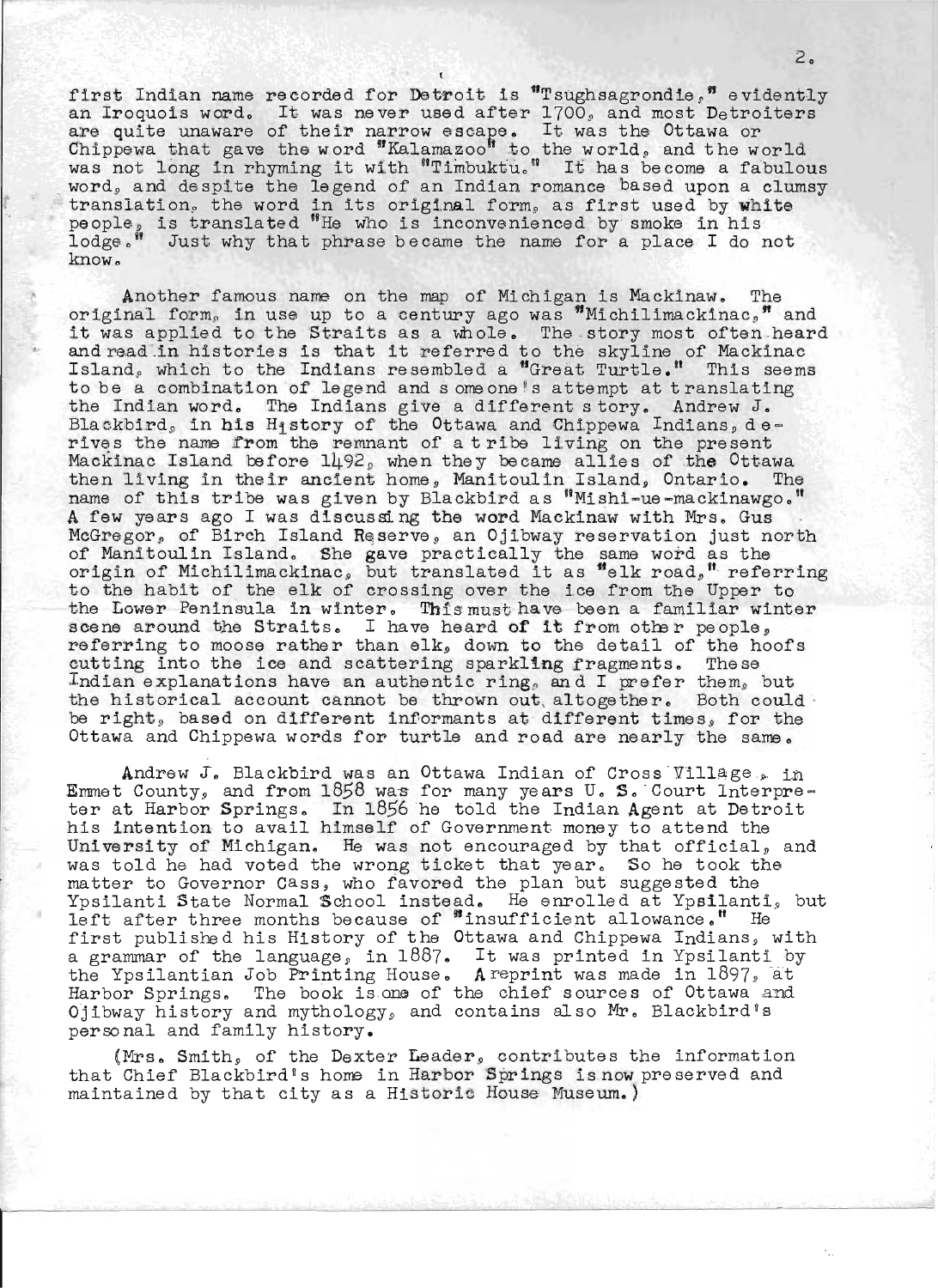Better known than Blackbird was another Indian who occasionally visted Ann Arbor up to  $1.85\text{L}$ . This was Okemos, an Ottawa who had been one of Tecumseh's chiefs in the War of  $1812$ . He was said to be a nephew of Pontiac, but it may have been a clan rather than a blood relationship. Between  $1830$  and  $185\mu$ , Okemos and his band were typical of the Indians known to our great-grandfathers. The days of their political and military importance were over, their forests were being cleared, and many of their native customs were weakening before the onset of white civilization. They were reduced to making a living by trading their native products, mainly baskets and furs, by begging, or even stealing, from the whites whom many of them still regarded as their enemies. A good many moved about seasonally in bands, and Okemos headed one of the se, with headquarters near Lansing.<br>Unlike some of the chiefs, however, he was able to get along with the whites. Perhaps the memories of his heroic past gave him comfort. whites. Fernaps the memories of his heroic past gave him comfort.<br>Dkemos was one of the first ever to sit for a photograph. About 1850 )kemos was one of the first ever to sit for a photograph. About lo<br>someone made an ambrotype of him, which still hangs on the wall of the State Library in Lansing. In spite of the ragged and nondescript clothing, this is the portrait of a leader of men.

The incoming whites were inclined to look upon the Indians as savages. Shortly after 1800 they were described by a high government official as merely over-running, not occupying, the western lands. Such have always been the relationships between people with a super-<br>ior technology and those they have conquered. Neither side, until quite recently, have been students of folklore and anthropology. The Indians of Michigan, as all Indians for that matter, were civilized in their own way, with strict rules of conduct and manners, ideas of religion, and a sense of humor. The social unit of the Michigan tribes was the clan, an institution found in many parts of the world among peoples called primitive. The clans were at once political, inong peoples called primitive. The clans were at once political,<br>social, and religious in character. Each one bore the name of some animal or natural phenomenon, somewhat in the manner that Michigan is known as the Wolverine State. Members of a clan had to marry outside, into another clan. However, there was an institution known as cross~cousin marriage in which marriage was nominally allowed only with the child of one's father's sister or mother's brother, not with the child of one's father's brother or mother's sister. This actually worked out as a prescribed courting relationship between the designated persons, a purely ceremonial relationship that did not necessarily culminate in marriage. This attitude also extended to the possible parents-in-law in the form of a prescribed respect, and this, after marriage, hardened into actual ceremonial avoidance of the parents-in-law. Among the Algonquians descent was in the male line parents-in-iaw. Among the aigonquians descent was in the male<br>line. The naming of children was based on dreams during fasting, or the commemoration of some admired individual, as with us.

As long as the old folkways were still unbroken by contact with the whites, fasting was one of the major experiences of children.<br>At a certain age the child was instructed to go out alone into the woods and abstain from food until he or she had had a dream, or a vision, or had heard a voice. There was no chicanery or forced imagination in this; it was a very real thing. The dream usually came, as could be expected under the circumstances, and the child took its name from the thing seen or heard, and acquired a philosophy of life in relation to it. This method of exploiting the resources

 $3<sub>o</sub>$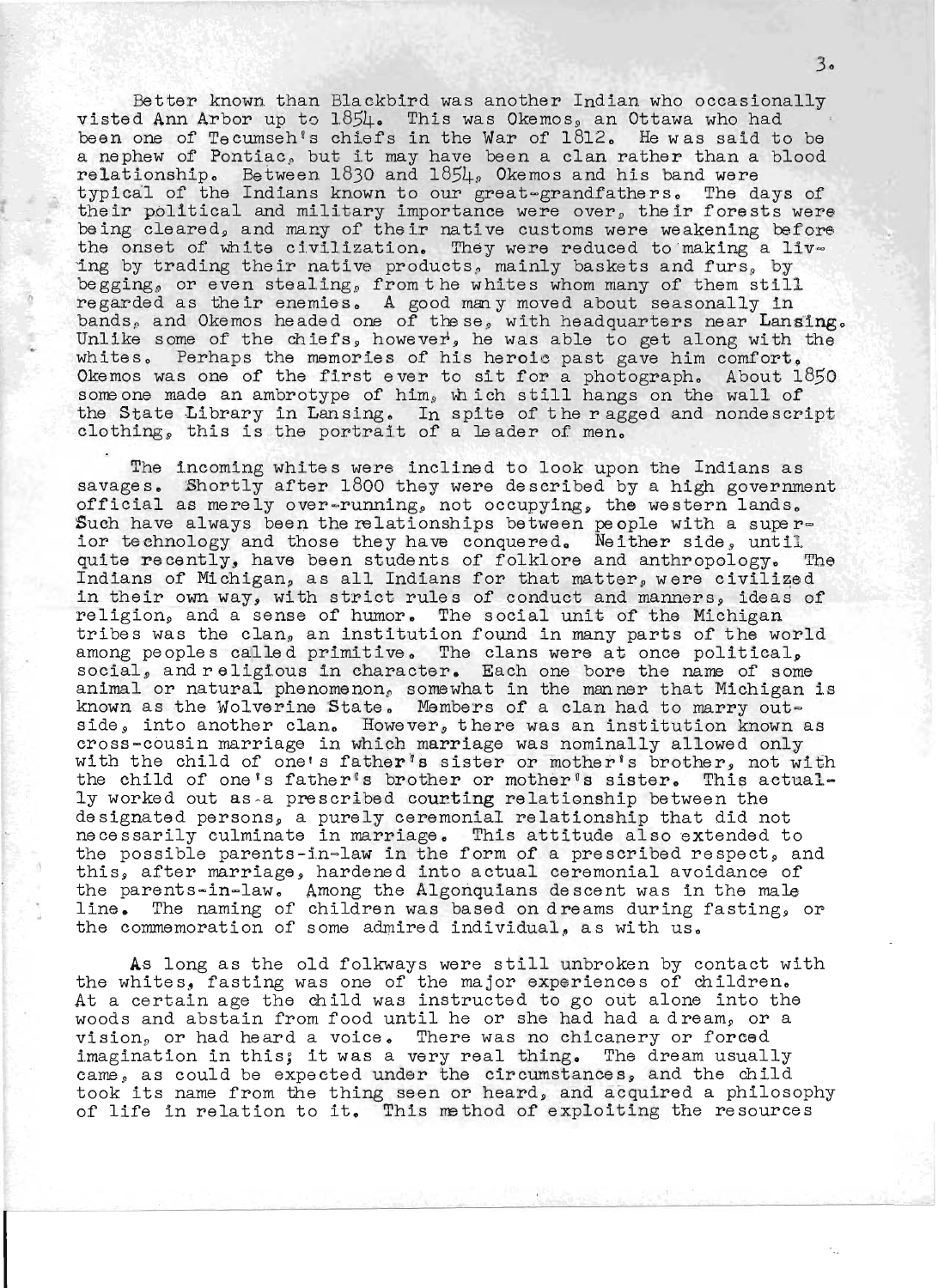of the unconscious was also practised by adults, and it was an important source of strength for the problems of life. An Indian in the Upper Peninsula said to Professor Dorson of Michigan State College "It's like your education, the more you work on it the higher you get. Well, the Indians worked on their dreams." About six weeks ago, at the Ojibway village of Sagamock north of Lake Huron, in Ontario, an elderly Indian woman told me these dreams were like our radio  $_e$  - the message, she meant to say, was as vivid. Usually the efficacy of the dream is the acquiring of power, the power of the animal or thing dreamt of, by the one who establishes rapport in this way. In fact this search for power of some sort lay at the foundations of the Indian's attitude toward the whole environment. It is derived from the dream obtained by fasting. Also power is part at least of the meaning of the word "Manitou," which is so wellknown in the Great Lakes region. The word siginfies something beyond humancapability, a mysterious quality, something to be wondered at. There were individual manitous which might be animals or objects, and they were chiefly good, though some were bad. Manitou could be in the thunder or in the sunset, and here there would seem to be something of our own· ideas of grandeur and beauty in the Indian word. One often runs across the words "Gitchi Manitou," quite prominent in literary works about the Indians. The phrase is used in hymn-books written in the Indian language, and of course is used in hymn-books written in Christian God". It is not likely that the " Algonquians entertaine <sup>d</sup> the concept of one, single, supreme Being in prehistoric times.

The chief character in the mythology of the Michigan Algonquians was Manabozho. There are several different spellings of the word, and much variation in the stories of his exploits. One of these is an account of the origin of the earth, in which Manabozho is in the top of a tree surrounded by a flood, or floating on the water on a piece of bark, with some animals. The creation of the land usually involves sending the otter or loon, or beaver to the bottom for some mud, and after their failures the muskrat finally succeeds. There is no reason to suspect Christian influence in the legend as a good many of the cosmologies of primitive peoples involve a flood out of which the land emerged. In addition to being a hero, Manabozho is often presented as highly mischievous and clever. This is the often presented as highly mischievous and clever. often presented as highly mischlevous and clever. This is the strickster" complex found also among other Indian tribes of North America. Blackbird translates the word as "clown." The legends, America. Blackbird translates the word as "clown." The legends,<br>which were and still are recited at story-telling gatherings, are often colored with what we would call obscenities. But the Indians had no Puritan background and such things did not seem exceptional to them. Consistant with this is the complete lack of any profanity in the Algonquian languages. Longfellow's great poem, "Hiawatha," is a composite of an Iroquois hero and the Algonquian Manabozho. The a composite of an iroquois nero and the aigonquian ranabozho. The mame "Hiawatha" itself is Iroquoian, altered quite a bit from the original, but the events of the poem are Ojibway, as related to Longfellow by Henry R. Schoolcraft..

Most of the Indians of the Great Lakes region are now Christian, but here and there, especially in the north, some few can be found who are, as their own people call them, pagans. A couple of years and aloy as their can people call them, pagaint a complete or joint Ontario, we made a trip by boat to the site of a former Ojibway

4.